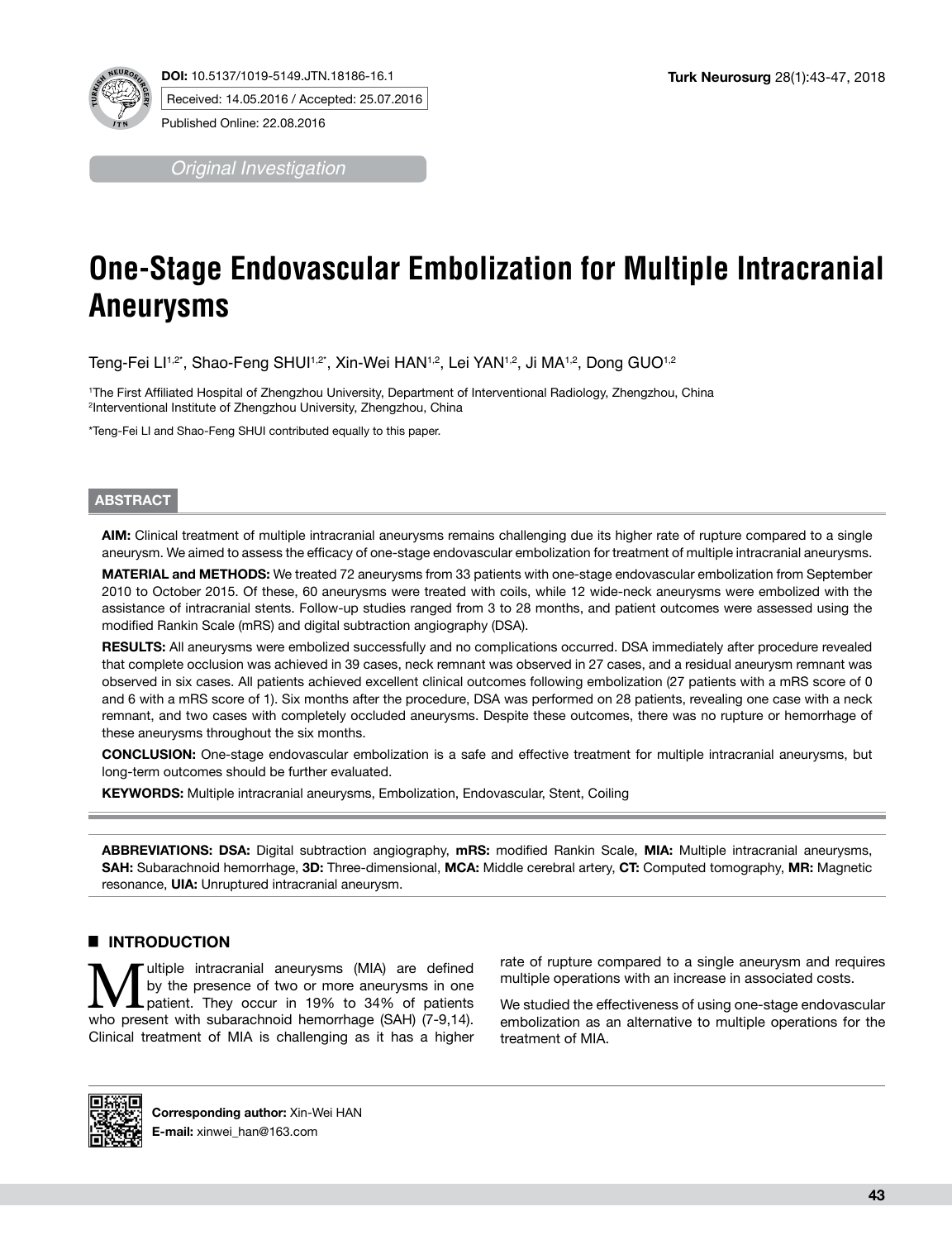# █ **MATERIAL and METHODS**

## **Patients**

From September 2010 to October 2015, 33 patients with multiple intracranial aneurysms were hospitalized into the First Affiliated Hospital of Zhengzhou University, and treated with one-stage endovascular embolization. Written informed consent was obtained from all the patients for the publication of this article and any accompanying images. This study was approved by the Ethics Committee of The First Affiliated Hospital of Zhengzhou University.

There were 13 men and 20 women (aged from 34 to 77 years) included in the study. Among these 33 patients, 21 patients were treated due to spontaneous SAH, including 19 cases of first bleeding and two cases of re-bleeding. Of these 21 patients with SAH, there were 12 cases of Hunt and Hess (H&H) grade I (asymptomatic or mild headache), six cases of Hunt and Hess grade II (moderate to severe headache), and three cases of Hunt and Hess grade III (drowsiness/confusion). For the remaining 12 patients, aneurysms were found during a health check.

## **Aneurysm Identification**

The 33 patients were examined prior to the procedure using digital subtraction angiography (DSA) and three-dimensional (3D) reconstruction of rotational DSA. A total of 72 aneurysms were found. 28 of the patients had two aneurysms, four patients had three, and in one patient, four aneurysms existed. There were 12 wide-necked aneurysms in total. Fifty-one aneurysms were located on the anterior circulation, including 18 in the carotid-ophthalmic section, 26 in the intracavemous carotid, and two in the internal carotid artery bifurcation. Twenty-one aneurysms were located on posterior circulation, including four in the vertebral artery, three in the basilar trunk, one in the top basilar artery, and 13 in the posterior cerebral artery. The diameters of aneurysms were as follows: ≤3 mm (17 aneurysms); 3-10 mm (42 aneurysms); and >10 mm (13 aneurysms).

#### **Identification of the Aneurysms Responsible for Bleeding**

For MIA with SAH, the aneurysm responsible for bleeding was located at the site of blood clot using a computed tomography (CT) scan (Figure 1). If no blood clot was observed on the CT image, or if the aneurysms were multiple, the biggest or most irregular shaped aneurysm was identified as the bleeding source. Also the irregular shape of the daughter sac of the aneurysm had the most predictive value for determining the bleeding source. For MIA without SAH, the aneurysm responsible for bleeding was identified when cranial nerve symptoms were in accordance with the aneurysm's location. For asymptomatic MIA, aneurysms bigger than 5 mm in size were presumed to be the most likely to rupture and bleed.

#### **Treatment**

All patients were treated with one-stage embolization. The procedure was done under intubation anesthesia. The number, location, size, shape and relationship with the parent artery of the aneurysms were confirmed by DSA. Rotational DSA

(3D reconstruction) was used to choose the best operating position. After heparinization, a 6 Fr guiding catheter (Cordis Neurovascular, Miami, FL, USA) was inserted into the target artery. The aneurysm responsible for bleeding was embolized first, followed by other aneurysms. Sixty narrownecked aneurysms were treated only with coils (Microplex (MicroVention, Aliso Viejo, CA, USA) or Axium (eV3, Irvine, CA,USA)), while 12 wide-necked aneurysms were embolized with the assistance of stents (9 Solitaire stents (eV3, Irvine, CA, USA) and 3 Enterprise stents (Cordis Neurovascular, Miami, FL,USA)). Among those treated using assistant stents, patients with unruptured aneurysms were given aspirin (100 mg/d) and clopidogrel (75 mg/d) for five days before intervention. For those patients with ruptured aneurysms, clopidogrel (300 mg) and aspirin (300 mg) were given at least two hours, but not more than three hours, prior to embolization. For patients with impaired consciousness, medication was administered rectally after anesthesia. After the procedure, clopidogrel (75 mg/d) was given for six weeks, and aspirin (100 mg/d) was given long-term.

## **Postoperative and Follow-Up Evaluation**

The degree of aneurysm occlusion was evaluated with DSA by two senior professional physicians immediately after the procedure, and then again, six months later. Modified Raymond classification was used to evaluate the patients



**Figure 1:** Head CT scan of a 62-year-old female indicating subarachnoid hemorrhage (SAH), located mainly at the left lateral fissure.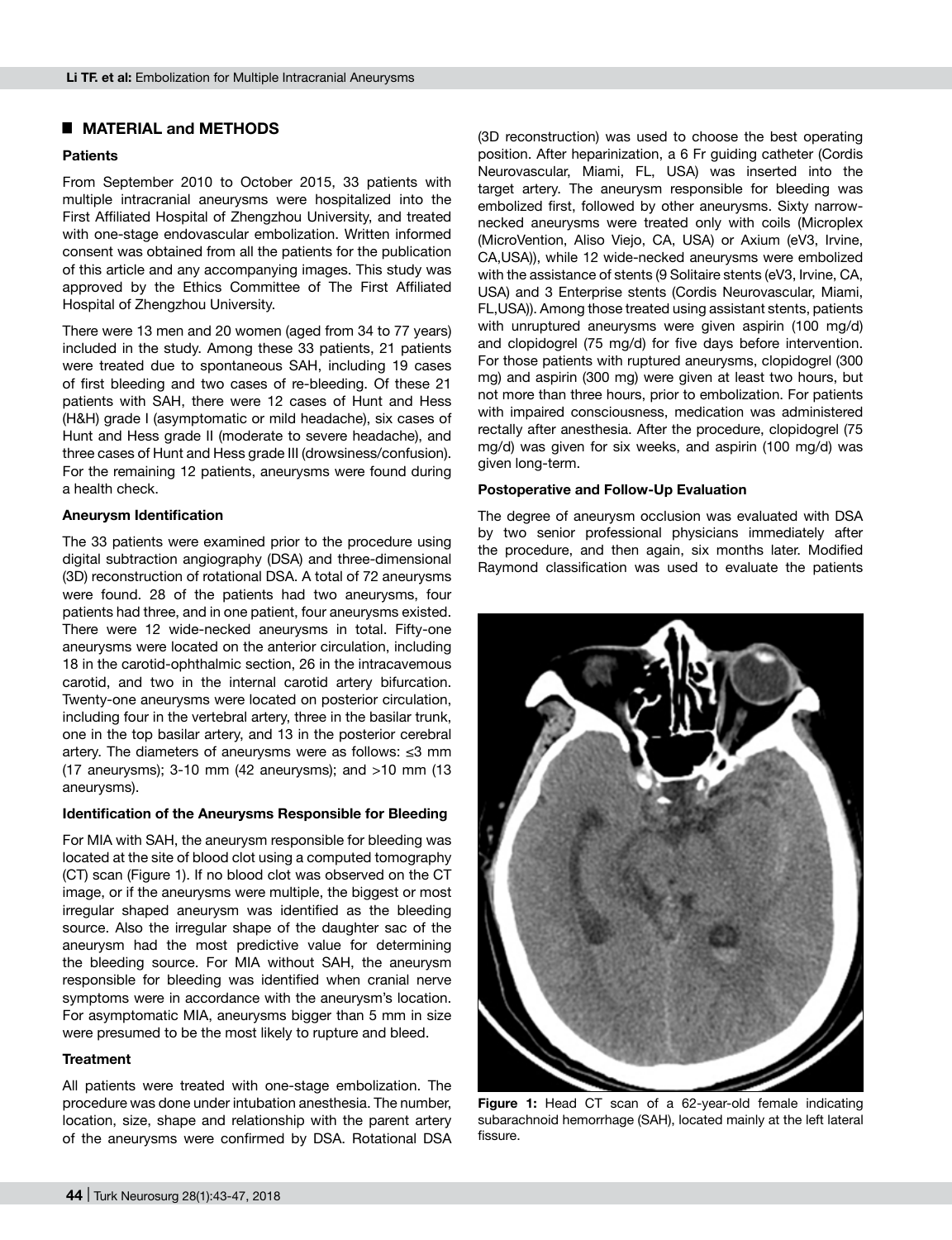as follows: (i) complete occlusion, when no contrast agent appears in the intracavity of the aneurysm; (ii) neck remnant, when contrast agent appears at the neck of the aneurysm; and (iii) aneurysm remnant, when part of the aneurysm fills with contrast agent (15). The clinical outcome was assessed at discharge, and again after six months, using the modified Rankin Scale (mRS).

## █ **Results**

All embolization procedures were successful and all patients were discharged from hospital without permanent neural dysfunction. Immediately after the procedure, DSA showed 39 cases of aneurysms with complete occlusion, 27 with neck remnant, and 6 with aneurysm remnant. All of the stents were placed in an ideal location and no complications (such as stent occlusion, dislocation, endarterium tearing, obstruction of parent artery and its branches, aneurysm rupture or thromboembolism) occurred. An example of a one-stage embolization for three aneurysms is shown in Figure 2a-h.

All 33 patients received follow-up for a period of 3 to 28 months. For 27 patients, a mRS score of zero was observed, while six patients scored a mRS of one. For 28 patients, we performed DSA examination six months after the procedure.

One patient showed a neck remnant (Figure 3A-D), one showed a completely occluded aneurysm located at A1 section of left middle cerebral artery (MCA), and one patient had a completely occluded aneurysm located in the basilar artery. Despite this, there was no rupture or hemorrhage of these aneurysms.

## █ **Discussion**

Traditionally, multiple aneurysms required more than one operation to treat them effectively. Unfortunately, the risks associated with these procedures are relatively high as remnant aneurysms are likely to rupture during multiple operations. This risk becomes increased in patients with unstable blood pressure, or if other therapies (such as volume expansion, anticoagulation, dehydration, lumbar puncture, or ventricular drainage) are used. In addition, due to the multiple operations and lengthy hospitalization time, the costs associated with treating MIA are higher. A one-stage procedure could overcome these problems, by not only preventing the rupture of aneurysms, but also avoiding malpractice resulting from misjudgment of the responsible aneurysm.

Embolizing any unruptured aneurysms in MIA is necessary as they may rupture in the future causing a cerebral bleeding.



**Figure 2:** DSA and 3D reconstruction of a patient (62-year-old female) with multiple aneurysms described in Figure 1, who underwent one-stage embolization. Images **(a)** to **(d)** are of the left posterior communicating artery. Images **(e)** to **(f)** show the right posterior communicating artery and carotid-ophthalmic section. **(a)** DSA and **(b)** 3D reconstruction images show an irregular aneurysm (2.7 mm × 5.4 mm in size) in the left posterior communicating artery. **(e)** DSA and **(f)** 3D reconstruction images show aneurysms in the right posterior communicating artery (1.7 mm  $\times$  3.8 mm) and in the carotid-ophthalmic section (1.9 mm  $\times$  4.1 mm). The left posterior communicating artery irregular aneurysm was considered responsible for bleeding, according to the head CT. After the insertion of a microcatheter into the location, coils were densely filled into the sac. DSA of the **(c)** left and **(g)** right posterior communicating artery and carotid-ophthalmic section immediately after the procedure showing the aneurysm was completely occluded, and the parent artery was clear. DSA of the **(d)** left and **(h)** right posterior communicating artery and carotid-ophthalmic section six months later revealing that the embolization was stable, and the parent artery was still clear.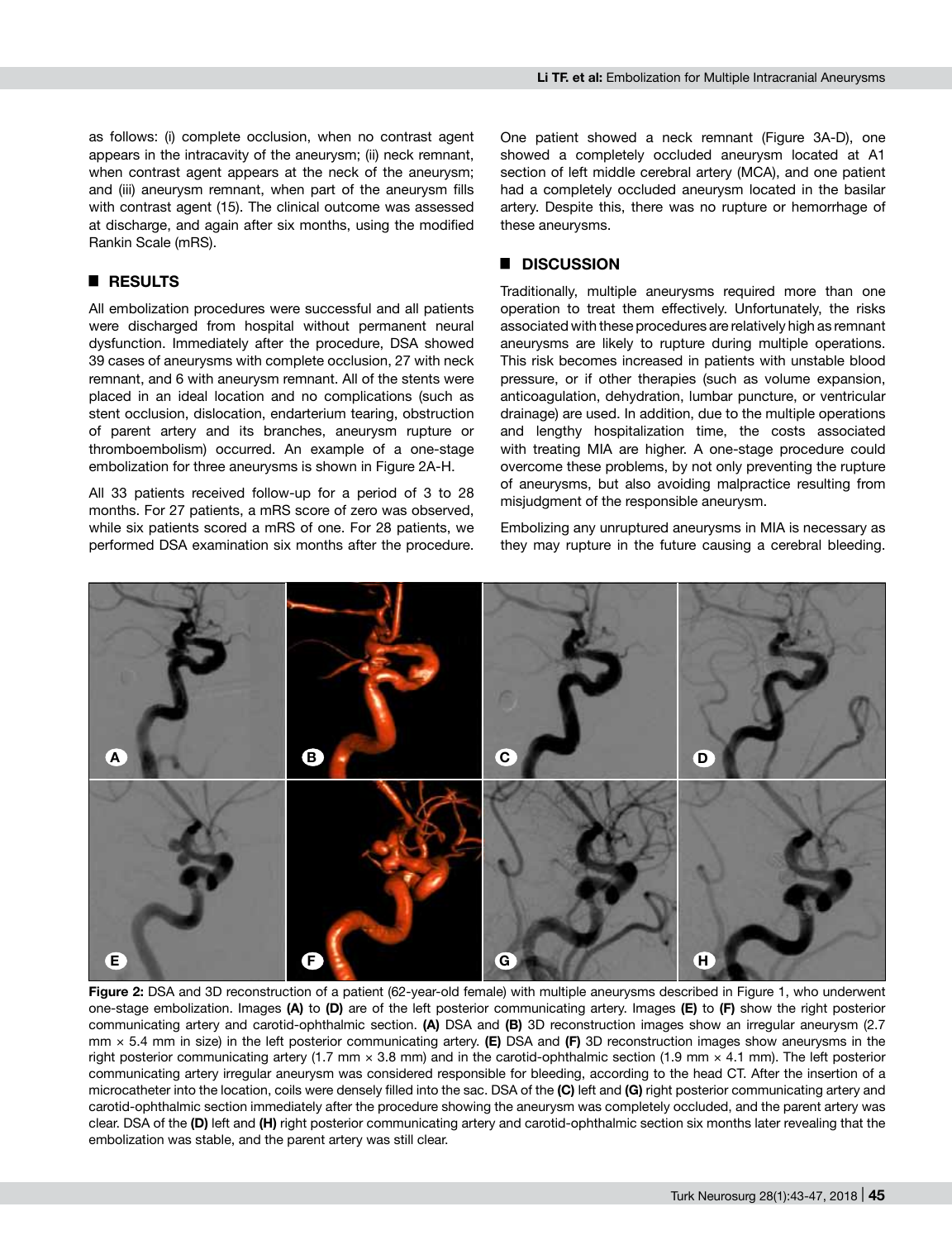

**Figure 3:** DSA and 3D reconstruction images of a female (45 years old) patient with multiple aneurysms found during a standard health check. The patient underwent a one-stage coil embolization procedure. **a)** Initial DSA image, showing one aneurysm in the right posterior communicating artery and one in the left A1 section. **b)** DSA image immediately after coil embolization, showing that the aneurysm was embolized fully and the parent artery was clear. **c)** DSA and **D)** 3D reconstruction images six months after embolization, revealing that the coils were compressed and a neck remnant had occurred.

Cheong et al. analyzed more than 300 cases of multiple aneurysms and revealed that patients with a history of SAH have a formerly-unruptured-aneurysms rupture rate of 0.28% to 1.63% (1). In addition, Hino et al. treated 76 cases of multiple aneurysms and in six cases, the aneurysm responsible for bleeding was not correctly determined resulting in an additional four cases of cerebral hemorrhage (2). These results support the use of a one-stage embolization procedure for multiple aneurysms to prevent future ruptures and problems arising from incorrect determination of the rupture site.

To date, there have been many reported cases where multiple aneurysms have been treated with clipping (4,5,11-13,17). Clipping of multiple aneurysms in MIA, however, results in poorer outcomes than in a single aneurysm (5,11-13,17). This can be explained by the increased manipulation of cerebral arteries and brain tissue during multiple aneurysm surgery (11,13). Also, one-stage clipping for multiple aneurysms may be limited in cases where multiple aneurysms are distributed bilaterally, or are in both located in the anterior and posterior circulations (11).

Unlike clipping, embolizing using coils does not require much manipulation of cerebral arteries or brain tissue. Solander et al.(16) reported that one-stage embolization is safe, whether or not the multiple aneurysms are in the acute phase of bleeding. Our results are in agreement with this study; for all 72

aneurysms that underwent one-stage embolization, no procedure-related complications occurred, even if the aneurysm was bleeding. In addition, in all 33 patients, a mRS score of zero or one was recorded, indicating they were clinically asymptomatic or had no significant disabilities.

Another advantage of one-stage coiling embolization of MIA is that coiling avoids repeat general anesthesia and groin punctures compared with multiple separate procedures. Cost-effectiveness is another expected advantage. Coiling, particularly one-stage coiling, has been associated with a significantly shorter hospital stay and lower hospital expenses for patients with both ruptured and unruptured aneurysms compared to clipping procedures (3).

Despite these advantages, one-stage embolization requires a high level of skill and has its own limitations. For example, theoretically, vasospasm or vessel thromboembolism is likely to be triggered by the lengthy embolization operation with repeated intubation in a single parent artery. If rupture occurs, the procedure becomes even more difficult. In our study, the easier and distal aneurysms were embolized first, and the harder and proximal ones were treated later. This method should be employed in all one-stage embolization procedures to avoid vasospasm or intraoperative rupture of the aneurysm.

Determination of the aneurysm responsible for bleeding (i.e. the rupture site) is of significant importance in treating MIA,